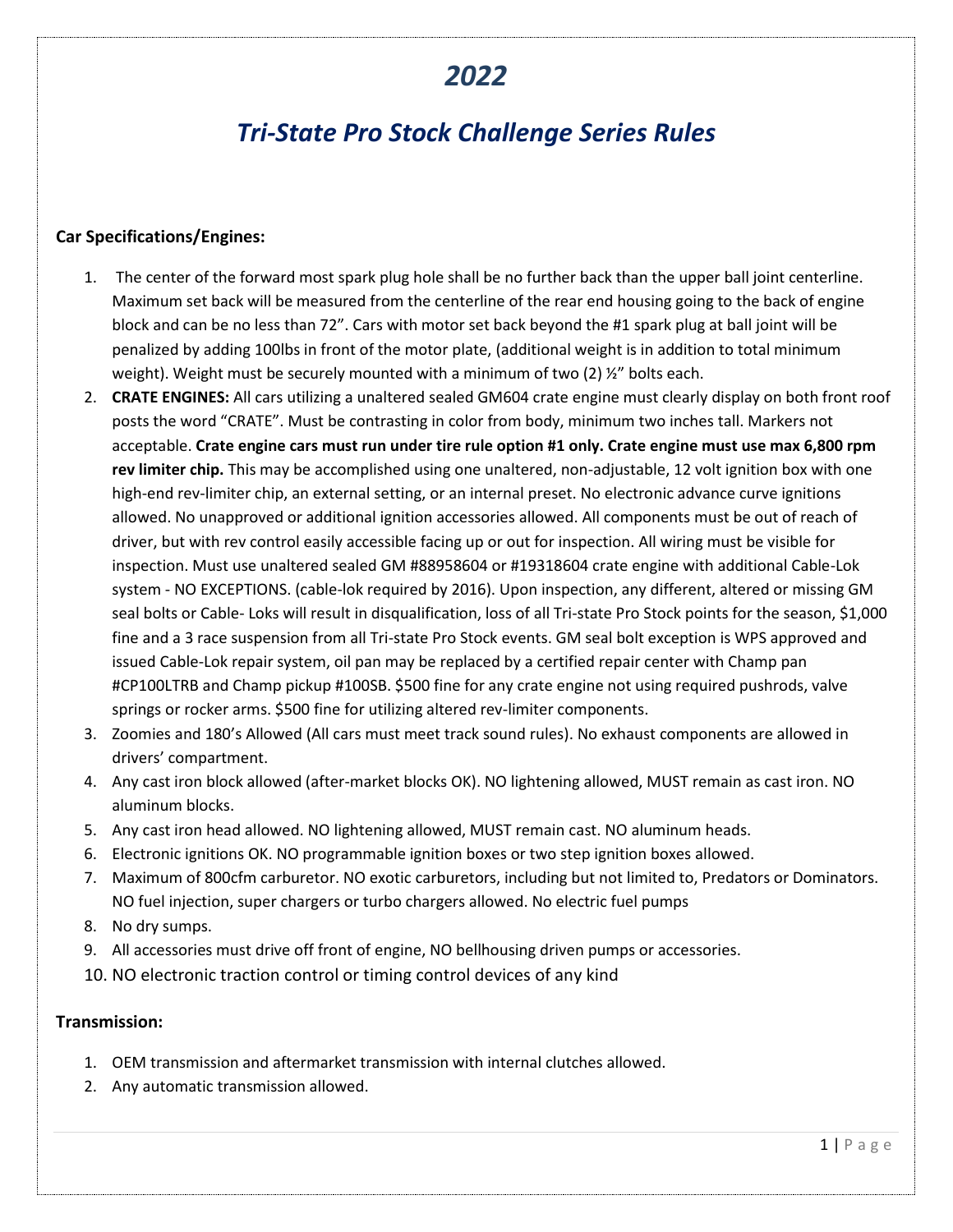## **Drive Shafts:**

- 1. Drive shaft loop required.
- 2. Drive shaft must be painted white and kept clean and have car number on it.

#### **Body and Suspension:**

- 1. Minimum wheelbase of 103.5 maximum deviation side to side of one (1) inch.
- 2. Cars must always conform to minimum weight with driver dependent of what tire choice, motor setback or additional weight additions listed in rules. All added penalty weight will be in addition to the minimum weight of tire selection. It is the driver's responsibility to know the rules and add additional weight in proper location to meet the rules.
- 3. Steel and aluminum aftermarket bodies OK, Bodies to keep semi-stock look no wedge offset bodies, Bodies to be kept in good shape and are **subject to tech approval**.
- 4. Spoilers not exceeding six (8) inches in total height (8"total material height). Sail panel and spoiler side must: have a minimum of 6" space between end of sail panel and front edge of spoiler when looking at from side view. Spoiler side panels and braces max height 9" off deck.
- 5. Driver cannot be sitting over driveline.
- 6. No fully fabricated chassis allowed. Front clip does not have to match engine. Front Clip must be unaltered OEM from 12" in front of lower control arm to the motor plate/bellhousing, Frame may be homemade with .095 inch tubing behind the motor plate/bellhousing. The main 4-point cage must be attached to the frame with a minimum of 1-1/2 inches .095 wall round tubing.
- 7. Suspension attachment points on rear of car and front upper control arms can be modified.
- 8. Heim joints OK in front steering, pan hard, pull bar, rear trailing arms, and shocks.
- 9. No bird cages, No Z links No 4 Bar rear suspension or lift arms allowed.
- 10. Driver must not be able to adjust suspension from inside the car.
- 11. OEM lower control arms only "ball joint cup/shock mounts can be modified" NO tubular lower control arms.
- 12. Steering box to remain in stock location for clip used. Steering quickeners OK. No rack and pinion steering
- 13. Steel or aluminum tubular adjustable upper control arms with heims allowed.
- 14. Spindles OEM or OEM type replacements. Aftermarket steel fabricated spindles allowed and must bolt 25lbs in front of the motor plate. Wide 5 hubs will be penalized by adding 50lbs in front of motor plate, (additional weight is in addition to total minimum weight).
- 15. Steel rotors only, Aluminum aftermarket calipers OK.
- 16. Weight jacks allowed. Coil-overs with a minimum of 5" diameter spring. Coil-over eliminators OK.
- 17. Racing shocks can be used and re-mounted. No more than five (5) Steel bodied shocks per car: four (4) one for each tire, and one (1) for the rear end dampener. NO dial adjustable shocks or remote canister shocks. Schrader valves are OK.
- 18. Steel tube quick change rear end and 9" floater rear ends allowed, no cambered rear-ends, No gold track or ratchet rear ends allowed.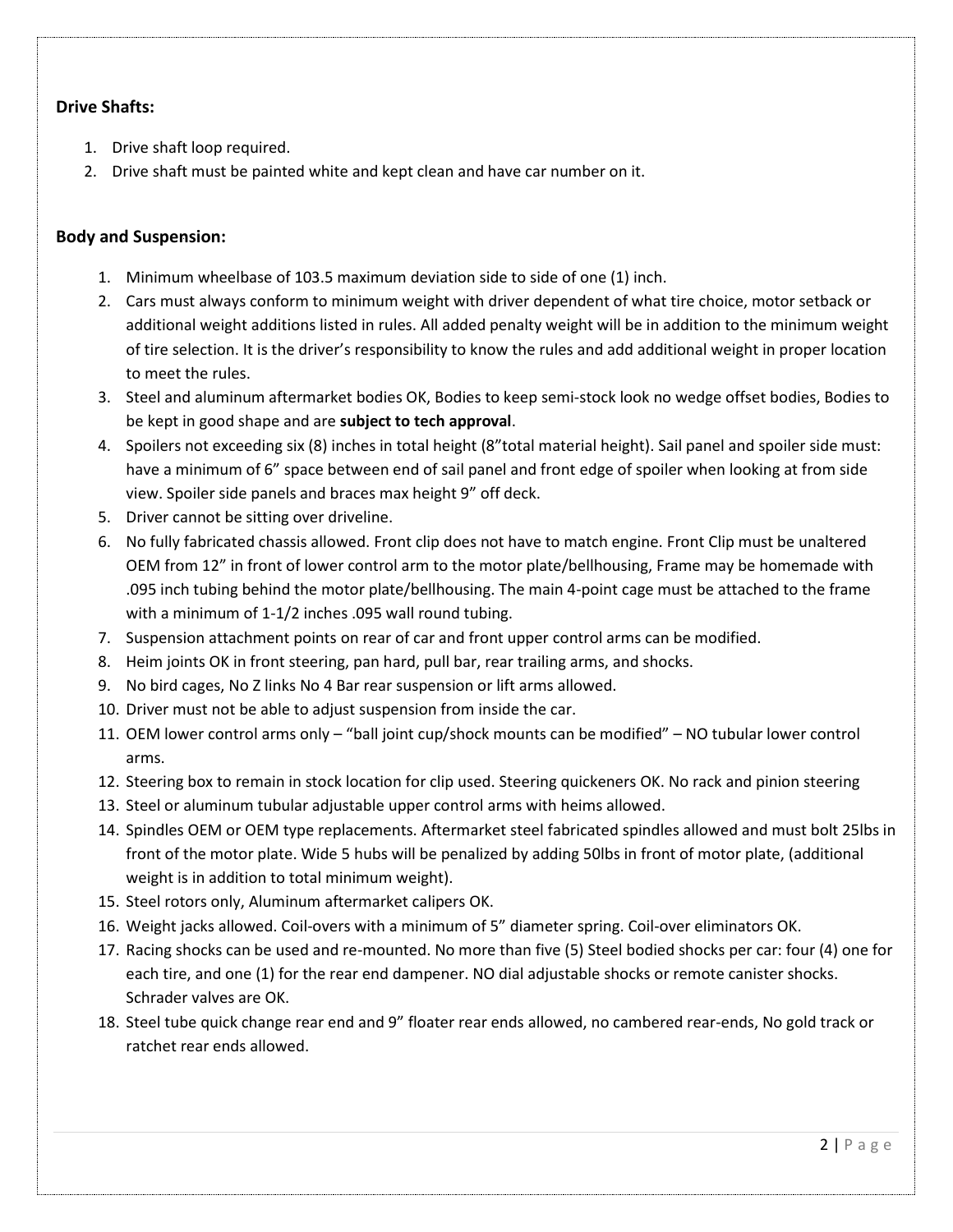## **Tires and Wheels:**

**Option #1** – G60, Goodyear 8" Short Track Special, Hoosier Asphalt take-offs (27x10x15 and compounds 3025, 3035, 3045 and 3055), and American Racer Asphalt take-offs (27x10x15 and compounds AR153, EC-31, EC-84 EC-85) allowed with minimum weight (with driver) of 2,750lbs at all times. Max 10" steel wheels, Must run option #1, #2, #3 or #4 – **NO COMBINATIONS**

**Option #2** – A maximum tread width of 11" measured at the inside edge of the outside tread bar with ¼" variance. No grinding, siping, grooving or modification on outside tread bar or side walls, 10" steel wheels only, A minimum tire duration of 55 (examples: D55, Hoosier 1600) must be run on the right side of car. Left side tires open. Car must weigh a minimum of 2,900lbs (with driver) at all times. Must run option #1, #2, #3 or #4 – **NO COMBINATIONS**

**Option #3** - Hoosier RC4/American racer tires. Hoosier tire **29.0/10.5-15 Maximum Medium compound tire** 8" or 10" steel wheels **or American Racer 8" width max. Medium compound tire**. 8" steel wheels. Car must weigh a minimum of 2,900lbs (with driver) at all times. Must run option #1, #2, #3 or #4 – **NO COMBINATIONS**

**Option #4** – Hoosier Dirt Boss/American Racer Tire – **265/60D-15 Maximum - Medium compound tire or American Racer soft compound,** 8" tread width, 8" Steel wheels only, Car must weigh a minimum of 3,000lbs (with driver) at all times, Must run option #1, #2, #3 or #4 – **NO COMBINATIONS**

- 1. Tire may not protrude more than four (4) inches past the bodywork.
- 2. Bead locks allowed on all four (4) corners, Bleeder valves OK.
- 3. Any STEEL wheel not to exceed ten (10) inches allowed wheels to meet tire options. No aluminum.
- 4. Wheel stud threads must protrude from lug nuts. One (1) inch lug nuts mandatory.
- 5. Wide 5 wheels will be penalized by adding 50lbs in front of motor plate, (additional weight is in addition to total minimum weight).
- 6. No defacing of tire markings will be allowed.
- 7. No grinding, siping, grooving or modification on outside tread bar or side walls allowed on Tire option #2 (Grooves in outside tread bar allowed if tire comes from factory with them).
- 8. No changing tire options on car on race day once car has passed pre-tech car must compete under selected option for remainder of event.

**Future Tire Rules – Look to use up your old supply of tires we are planning to drop off some of the approved tires in future. Tri-State Pro Stock series is looking to transition more to the Hoosier D55 tire, Hoosier RC4 tire and Asphalt takeoff tire as our approved series tires.**

#### **Weight:**

1. **Minimum car weight dependent on tire option chosen, Drivers are responsible to maintain proper weight to meet rules, tire option selected and required penalty weight. All added weight must be painted white with car number on weight.**

Tire Option #1 - Car must weigh a minimum of 2,750lbs (with driver) at all times. Plus any additional weight penalty for components/engine setback.

Tire Option #2 - Car must weigh a minimum of 2,900lbs (with driver) at all times. Plus any additional weight penalty for components/engine setback.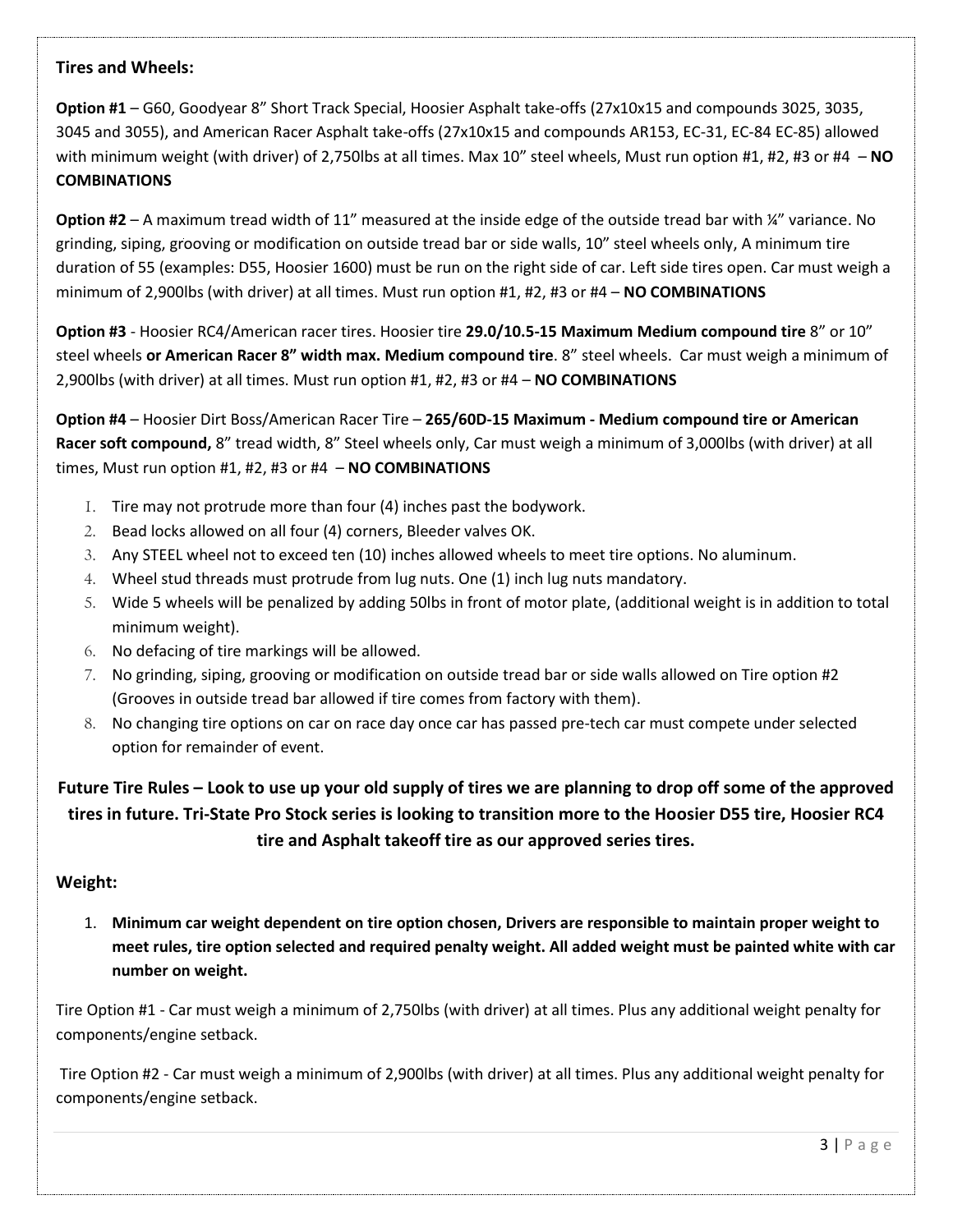### **Weight Cont. :**

Tire Option #3 - Car must weigh a minimum of 2,900lbs (with driver) at all times. Plus any additional weight penalty for components/engine setback.

Tire Option #4 - Car must weigh a minimum of 3,000lbs (with driver) at all times. Plus any additional weight penalty for components/engine setback.

## **Safety:**

- 2. The roll cage shall be constructed using minimum 1-1/2 or 1-3/4 inch outside diameter steel tubing or greater with a minimum wall thickness -.095 inches. No tubing on the car can be greater than 2 inches in diameter.
- 3. Six-point cage consisting of four-point center section and "kicker bars". Kickers may be "X" braced. The four points of the cage center section must be securely welded to the car's frame rails or mounted on a steel 4x4 pad welded to uni-bodies. Front cage hoop mandatory.
- 4. Center section of cage must consist of main hoop with "X" bracing and halo that clears the driver's head when he/she is strapped in with his/her helmet on.
- 5. Windshield bars required in front of driver.
- 6. A minimum of three (3) driver's side door bars are required to be plated with 18-gauge metal plating. Passenger side "Z" bracing required – minimum. Every cage must have at least one halo bar.
- 7. All Nerf bar and Bumpers may extend up to two (2) inches beyond body and must terminate inward and contain no sharp edges. All bumpers to be capped no open end bumpers. No sharp edges behind body panels. **subject to tech approval**.
- 8. Drivers must have Snell 2005 or better rated helmet. No motorcycle rated helmets. The strap and clasp must be in good functional condition. Helmet cannot have any cracks.
- 9. All Racing gear must be worn at all times while vehicle is on the track and must accompany vehicle at time of inspection
- 10. Driving suit, gloves, leather shoes or leather boots and neck brace are mandatory and must be SFI approved fireretardant. SFI approved socks and Hans/Hutchins device are highly recommended. Drivers using Hans/Hutchings devices are exempt from using neck braces. \* No driver will be allowed to race with street shoes \* All safety gear must be in good condition.
- 11. Seat belts must be five-point and three (3) inch minimum. All seat belts must be securely mounted to roll cage. Shoulder belts must not be mounted to any rearward facing bars. Belts may be no more than three (3) years old.
- 12. Webbed net only, minimum of 16x20 and SFI approved. Window net will be mounted so it can be accessible by the driver and safety crew.
- 13. Arm restraints allowed. Arm restraints mandatory if running without a roof
- 14. Aluminum seat only. Seat fastened to the roll cage ONLY. Side bolsters and side impact head supports recommended. Seat covers and padding must be fire retardant. Seat must be mounted with at least four (4) 3/8" bolts, in at least four (4) points.
- 15. Roll bar padding is mandatory where driver can come in contact with the cage. All roll bar padding in driver's compartment must be fire retardant.
- 16. Each race team must have a fire extinguisher in or on the trailer or rear of the tow vehicle. Must have car number painted on it and accompany driver to pre tech. Fire extinguishers must be visible and accessible.
- 17. In-car fire extinguishers must be securely mounted. If not secure, it will need to be remounted or removed. No zip-tied extinguishers.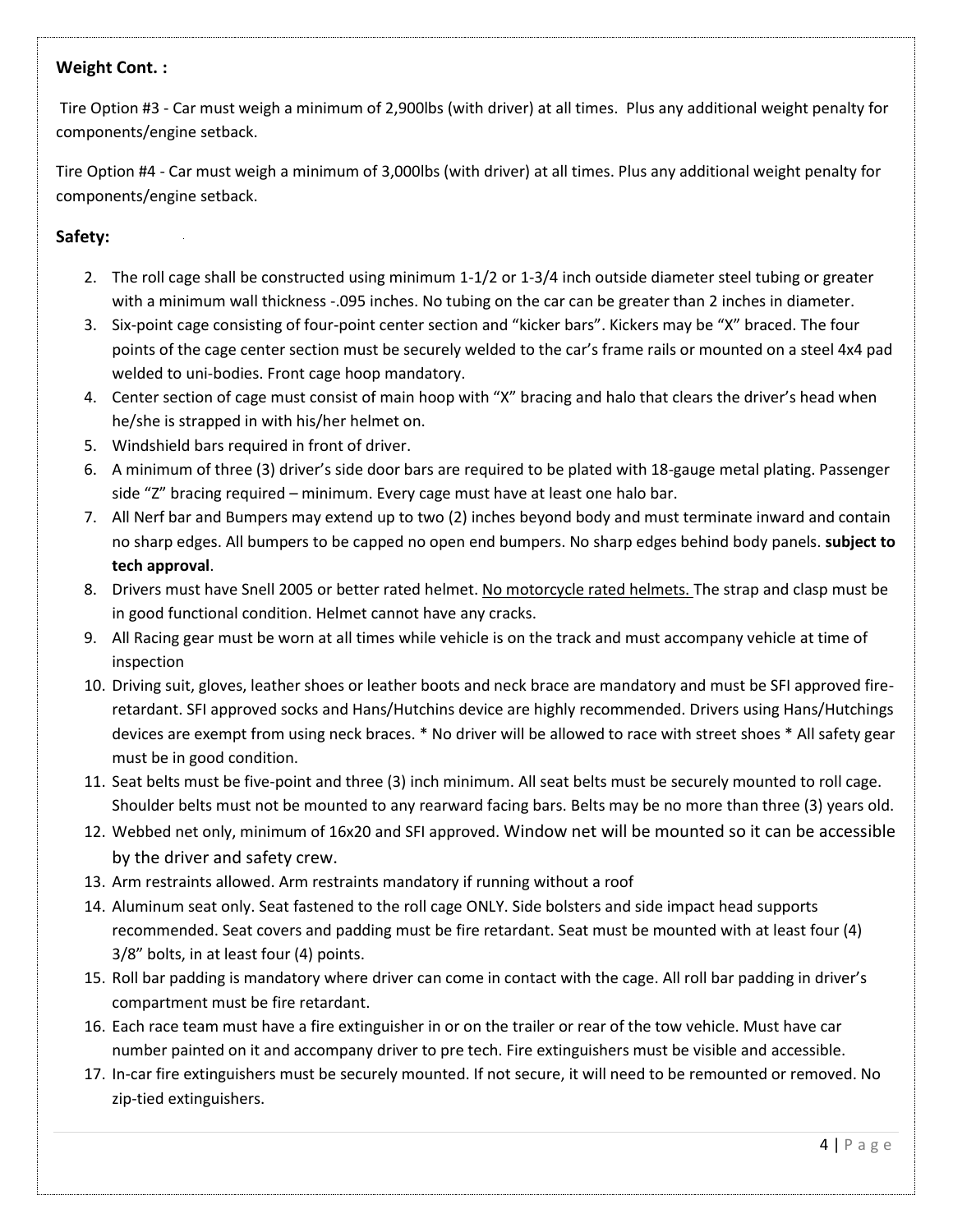## **Fuel Cell:**

- 1. Fuel cell is mandatory. Must be located in the trunk area mounted securely. Fuel cell must be surrounded by 18 gauge steel. Pickup trucks must use a metal enclosed fuel cell mounted securely in the bed area between the frame rails. Metal enclosed fuel cells must use no greater than ten (10) gauge steel bar/material.
- 2. Each fuel cell must be fuel tight and have a functional roll over valve.
- 3. Fuel cell must be mounted by at least two  $(2) 2 \times \frac{1}{4}$  steel strap completely surrounding the cell.
- 4. Only steel or aluminum fuel filters are to be used. No plastic or glass filters allowed.
- 5. Fuel transfer must not be the lowest point of the vehicle. Fuel line must not touch the ground at any time. Fuel cells must have ground clearance of at least ten (10) inches.
- 6. Race fuel and methanol OK. No nitrous or nitromethane.
- 7. Must have ground strap on fuel cell.

## **Car inspection**:

All cars are subject to a safety inspection at any time or prior to taking part in any event, If the tech Inspector deems a car has not met the series safety standards, that car will not be allowed to compete until all the discrepancies and deficiencies are corrected. It is the responsibility of a driver, car owner and mechanic individually and collectively to have their car free from mechanical defects, and in safe racing condition and properly inspected prior to an event. **ALL CARS MUST PASS SAFETY INSPECTION OR YOU WILL NOT BE ALLOWED TO RUN**

## **Raceiver / Transponder:**

- 1. All cars MUST have a Raceiver. We require all drivers to have their own Raceiver and in use anytime car is on the track. Raceiver frequency change track to track it is drivers' responsibility to be on correct frequency. Failure of driver to have a properly functioning Raceiver during a racing event may result in a black flag.
- 2. All cars MUST have a working Transponder mounted on car anytime the car enters the track.
- 3. Properly working transponder and receiver are the responsibility of the driver of the car

## **Membership:**

- **1. All drivers competing in Tri-State Pro Stock Series races must be paid members to be eligible for full payout. Non-members \$50.00 of your winnings will go towards membership.**
- **2. All drivers must provide Tri-State Series current W-9 and current mailing address for payout.**
- **3. All tracks competing under Tri-State Pro Stock Series rules must require all drivers running under Tri-State Pro Stock Series rules to be members of the Tri-State Pro Stock Series.**
- **4. Tri-State Pro Stock Series membership fee \$50.00 for 1 calendar year (Calendar year starts Jan. 1st end Dec. 31st)**
- **5. All Car Owners must be paid members of Tri-State Pro Stock series and provide current W-9 and current mailing address for payout or checks will be made out to driver.**